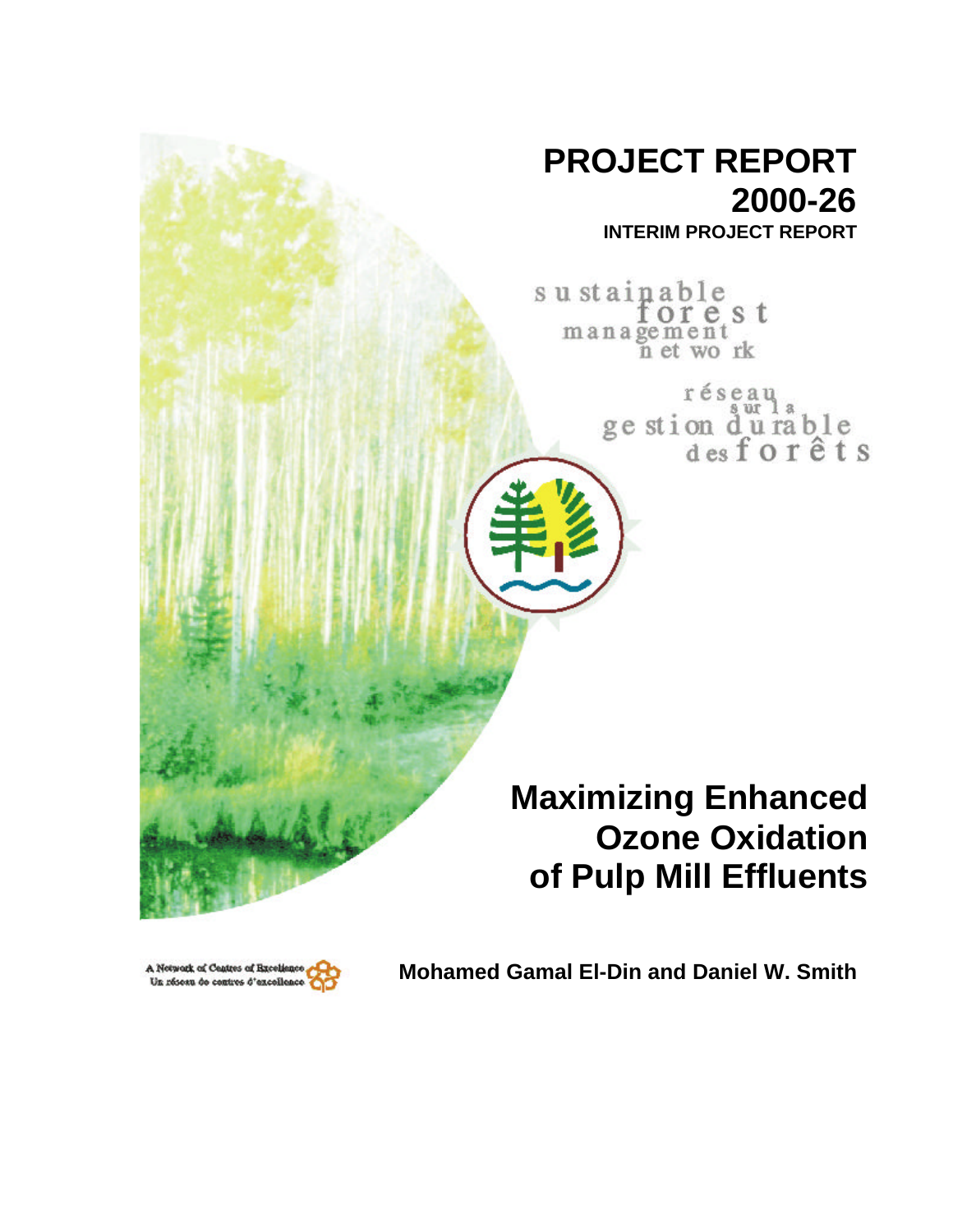For copies of this or other SFM publications contact:

Sustainable Forest Management Network G208 Biological Sciences Building University of Alberta Edmonton, Alberta, T6G 2E9 Ph: (780) 492 6659 Fax: (780) 492 8160 http://www.ualberta.ca/sfm/

ISBN 1-55261-086-1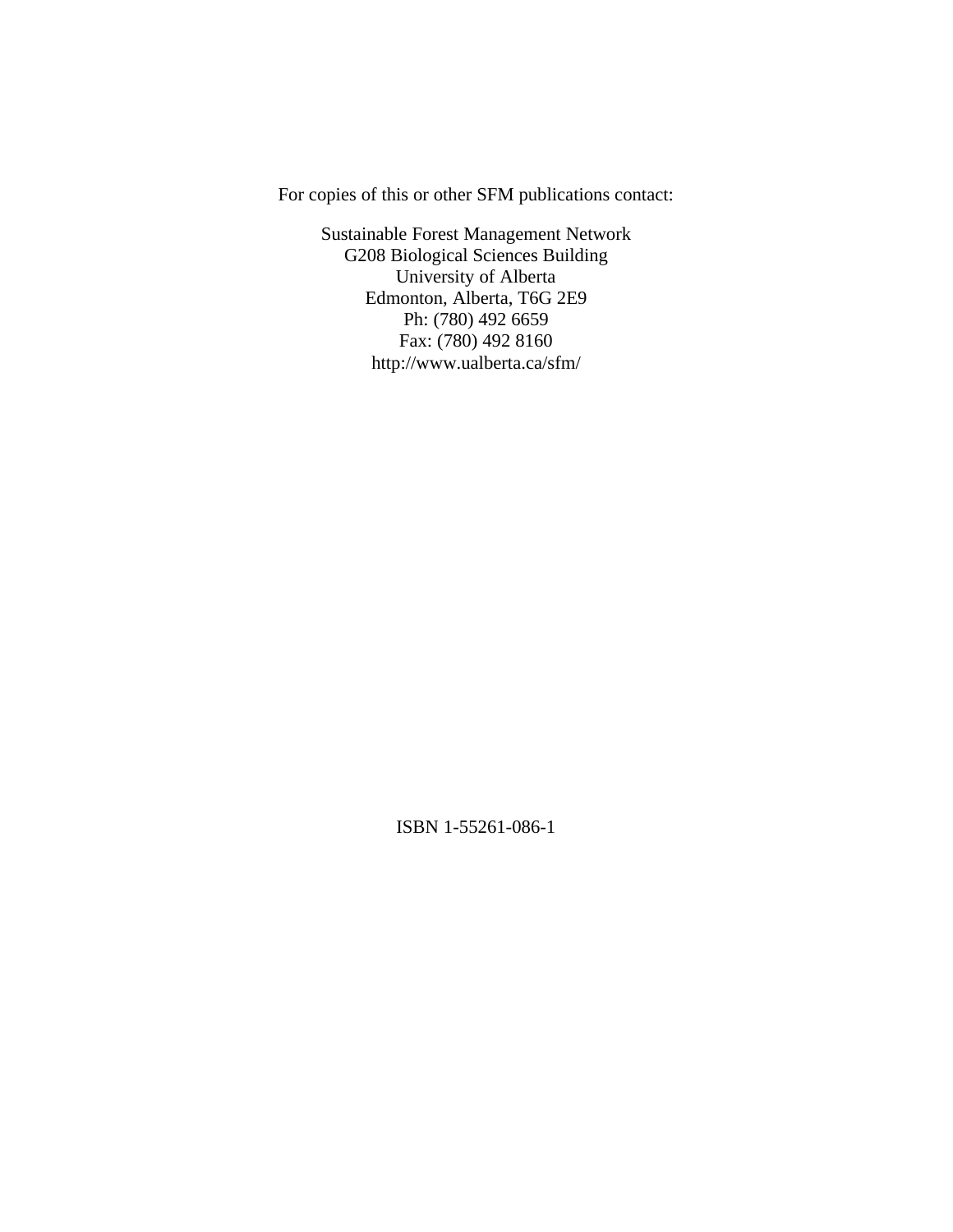# **Maximizing Enhanced Oxidation of Pulp Mill Effluents**

by

# **Mohamed Gamal El-Din and Daniel W. Smith**

Civil and Environmental Engineering Department University of Alberta

August 2000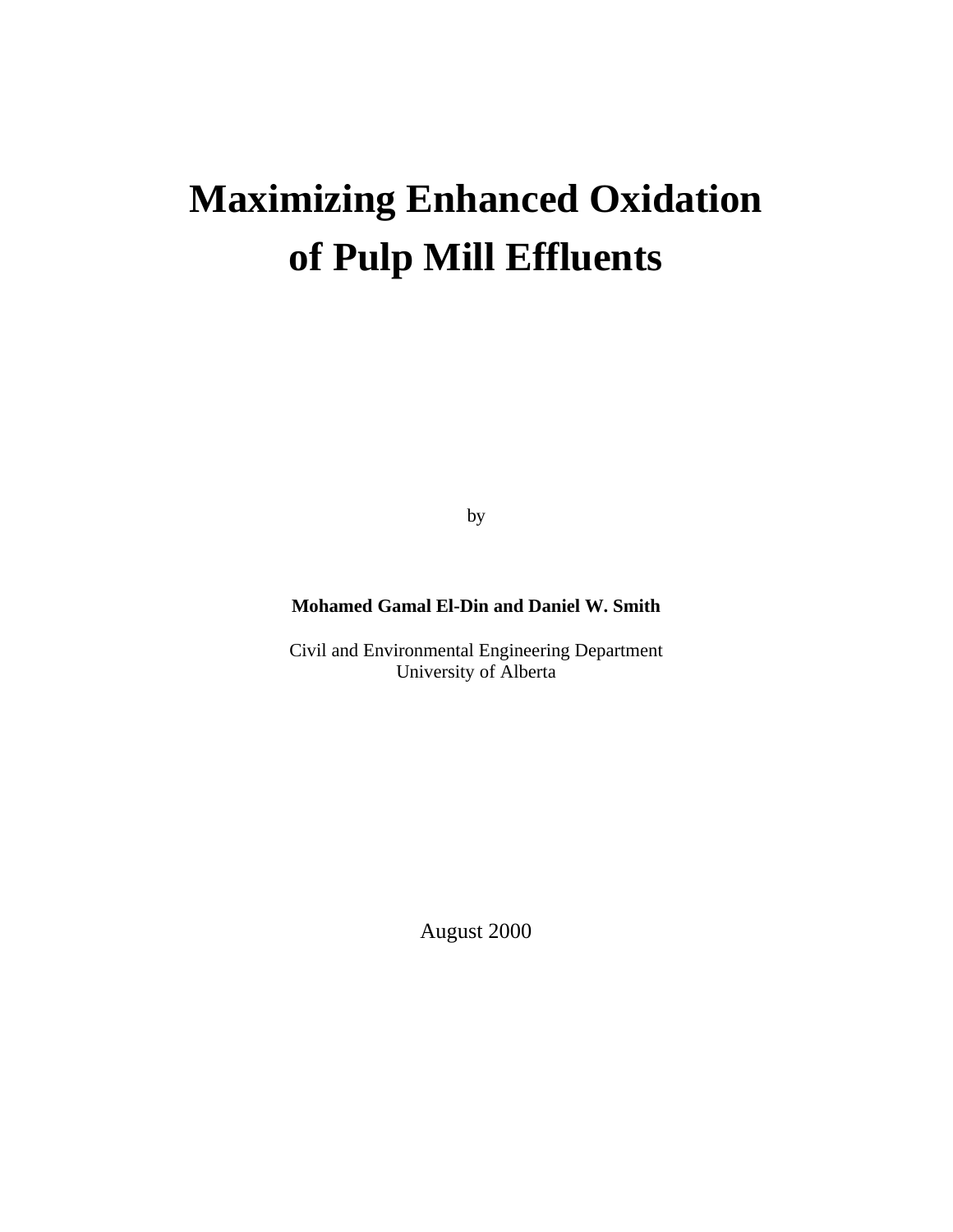## **EXECUTIVE SUMMARY**

Most of the experimental studies have been conducted. Those studies included: (1) hydrodynamics of the ozone bubble column, (2) mass transfer in three different sizes of the gas sparging systems (venturi injectors), (3) mass transfer in the ozone-jet bubble column, and (4) ozone auto-decomposition kinetics in a batch system. Three analytical models have been derived for modeling the hydrodynamic behavior of the bubble column, are being tested against the collected experimental data. Six analytical models, have been derived for modeling the overall performance of oxygen and ozone bubble columns for clean water and for pulp mill effluent treatment. Those models have been initially tested against experimental data obtained in the past in a fine-diffuser bubble column that had been operated at the Environmental Engineering Laboratory of the University of Alberta. Those models have shown an excellent agreement with the experimental data. Those models are being tested against the experimental data for the water treatment conditions in the jet-bubble column. The last two experimental studies including the ozone mass transfer and colour and chlorinated organic compounds reduction in pulp mill effluents and bubble size determination in pulp mill effluents using the Laser Doppler Anemometer (LDA) are undergoing and are expected to be completed in the next two months.

Three papers have been submitted for publication in the *Ozone Science & Engineering Journal* and *Journal of Advanced Oxidation Technologies*. Four conference papers have been accepted for conference oral presentations and publication in the conference proceedings.

Five different papers are in the preparation process for submission in the *Ozone Science & Engineering Journal*, *Journal of Environmental Engineering, ASCE*, *Water Research Journal*, and *Journal of Environmental Technology*.

## **ACKNOWLEDGEMENT**

The authors greatly appreciate the financial support provided by the Sustainable Forest Management (SFM) Network.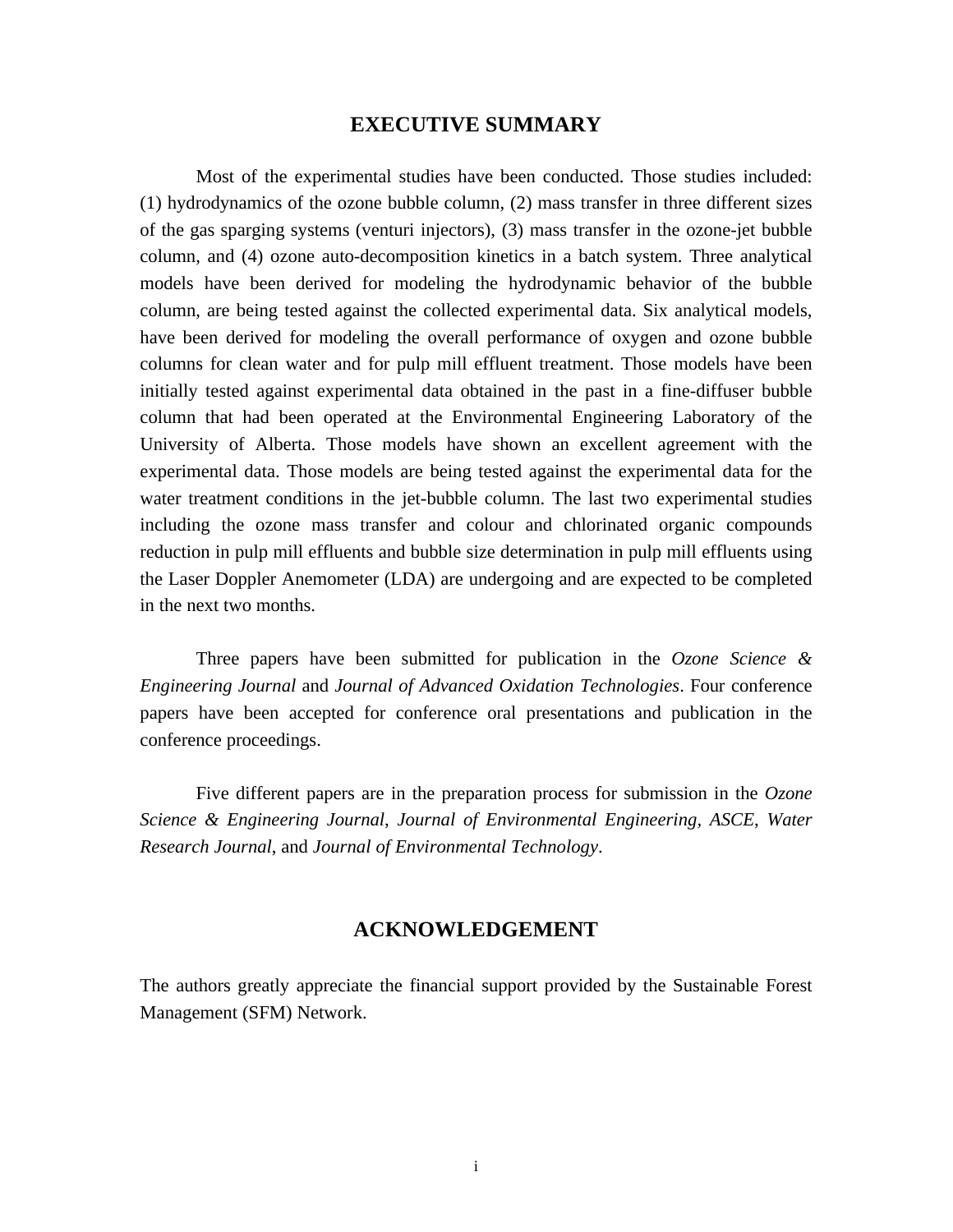## **INTRODUCTION**

There has been increasing concern about the environmental impact of chemical compounds created in the pulping and bleaching processes. In particular, the colourcausing and chlorinated organic compounds that are found in pulp mill effluents at high concentrations have been identified as the major source of concern. This is mainly because some of these compounds may be toxic and/or resistant to conventional biological treatment processes. A substantial number of these compounds can be carried through biological treatment processes into mill effluents, discharged into the receiving environment, and thus, could cause harm to the aquatic communities depending on the characteristics of the receiving environment. Thus, leading to inconsistency with maintaining the ecological integrity of the boreal forest, preserving and improving the Canadian public and environmental health. Studies into methods of reduction of these compounds have taken many directions including advanced oxidation processes (AOP). One method of advanced oxidation processes, ozonation, when used on pulp mill effluents, has shown some important characteristics that supplement the normal mass transfer process. With the recent advances in ozone generating technologies and the development of highly efficient ozone contacting technology, which allows for enhanced ozone mass transfer, the application of ozonation for pulp mill effluent treatment becomes not only technically feasible, but also economically viable.

The scope of the proposed research was intended to study the ozone-gas-liquid mass transfer process in order to optimize this process in a highly reactive environment, such as pulp mill effluents. This project is actually a continuation of the project, that started in 1990, which led to major projects in 1995, 96, and 97. These projects dealt with improving the ozone mass transfer process in treating pulp mill effluents for colour reduction and treatability improvement. That work identified the fact of potentially using enhanced mass transfer concept to reduce the cost and improve the performance of the treatment process.

A newly developed jet-bubble column, (injector-contactor) that utilizes venturi injectors has been used for the ozone mass transfer and colour reduction applications. The venturi injectors are utilized to create jet flows in the ambient fluid. One of the techniques for using venturi injectors is to have the intersecting of jets causing an increase in the turbulence produced in the liquid phase and thus, increasing the gas-liquid mass transfer. Along with enhancing the turbulence for more gas-liquid mass transfer, the other contactor characteristics that influence the process will be studied. Those characteristics include: gas-liquid-jet ejector placement, the angle between the intersecting jet ejectors,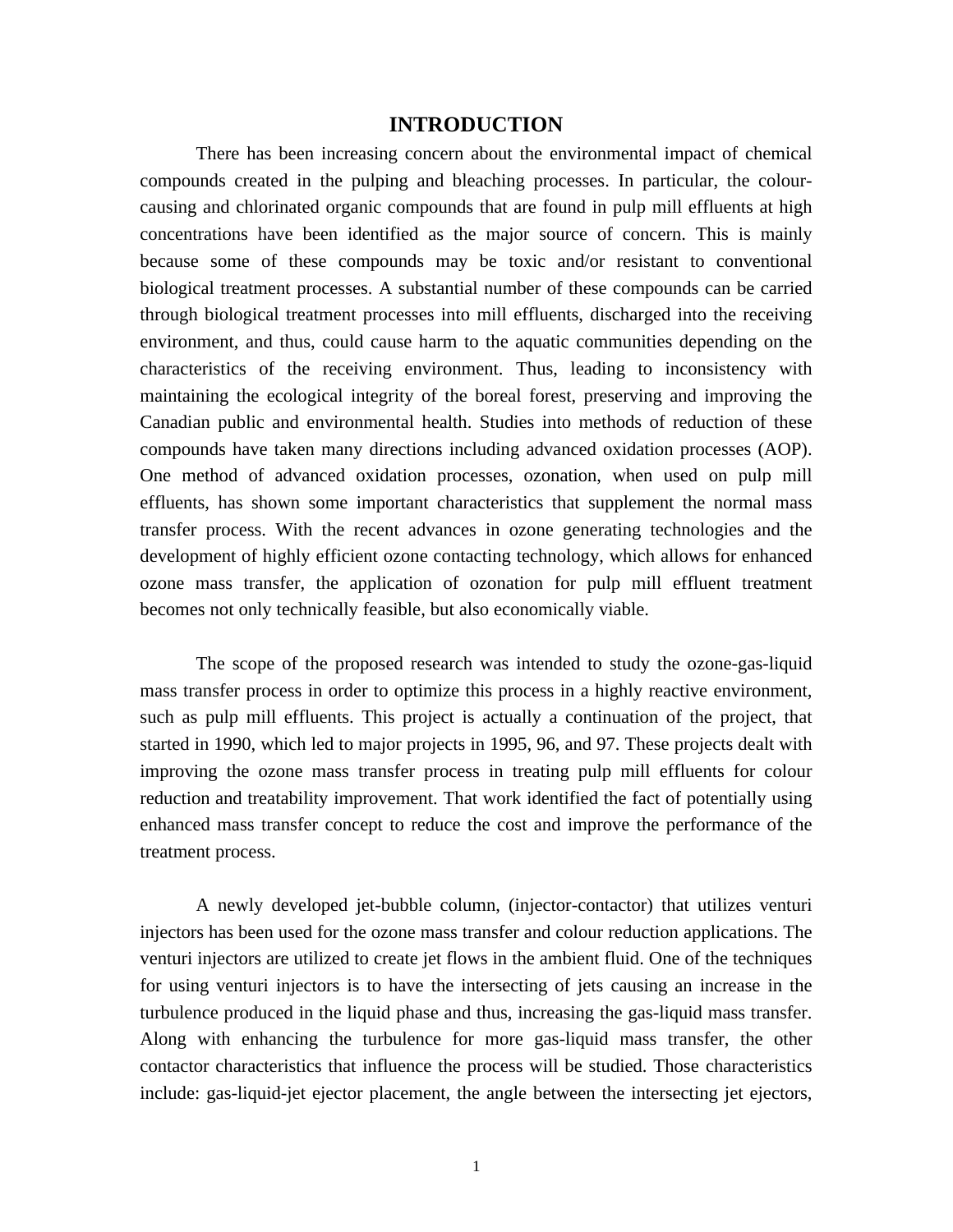gas and water flows, and gas to liquid ratio. Also, the ozone decomposition and decay kinetics are important in the prediction of the performance of the ozone contactors. That research will help maximize the efficiency of the ozone mass transfer and consequently the treatment processes that involves ozone gas application. Understanding both the ozone chemistry and the hydraulics of the ozone gas transfer process will help build mathematical models of ozone mass transfer for different systems of ozone contactors. By incorporating the different factors into the design of ozone contactors, we have obtained well-optimized designs and operational conditions for the ozone contactor. The performance of such jet injection contactor can be predicted using the developed models.

Since the ozone oxidation efficiencies for pulp mill effluent organics can be estimated by the utilized ozone, it is important to determine the ozone absorption rate from which utilized ozone can be calculated. The overall mass transfer coefficient  $(k<sub>L</sub>a)$ has been evaluated in terms of the local mass transfer coefficient  $(k<sub>L</sub>)$  and the bubble surface area (A). Studies comparing oxygen mass transfer and ozone mass transfer have shown that the mass transfer enhancement is occurring when ozone is used to treat pulp mill effluents. Ozone gas in some environments, such as pulp mill effluents, can be expected to follow the fast or instantaneous kinetics regime. Thus, the occurrence of rapid ozone decay reactions will reduce the concentration of dissolved ozone in bulk liquid, therefore, increasing the driving force of the ozone mass transfer from the gas phase into the liquid phase and as a result, the mass transfer process will be enhanced by an enhancement factor (E). Due to the fast ozone decay reactions, the absorbed ozone may be depleted completely within the liquid film at or just beneath the gas-liquid interface and as a result, a high enhancement factor will be achieved. Previous research, that has been conducted at the University of Alberta, on ozonation of pulp mill effluents has identified the fact of potentially using enhanced ozone mass transfer concept to reduce the cost and improve the performance of the ozone treatment process. In this research, it was found that the  $E_{kL}$ a values varied substantially during the course of ozonation, indicating that the enhancement factor was not only affected by operating conditions, but also related to wastewater characteristics. The better mass transfer due to the increased turbulence, i.e., mixing by using intersecting turbulent jets (venturi injectors) has been reflected in the  $k<sub>L</sub>a$  value. As a result of the expected enhancement of the ozone mass transfer process and the use of this new ozone injection technology, a modified overall mass transfer coefficient  $(Ek<sub>L</sub>,a)$ , that has been developed in that earlier research on ozone bubble columns, is being evaluated for this new ozone injection technology.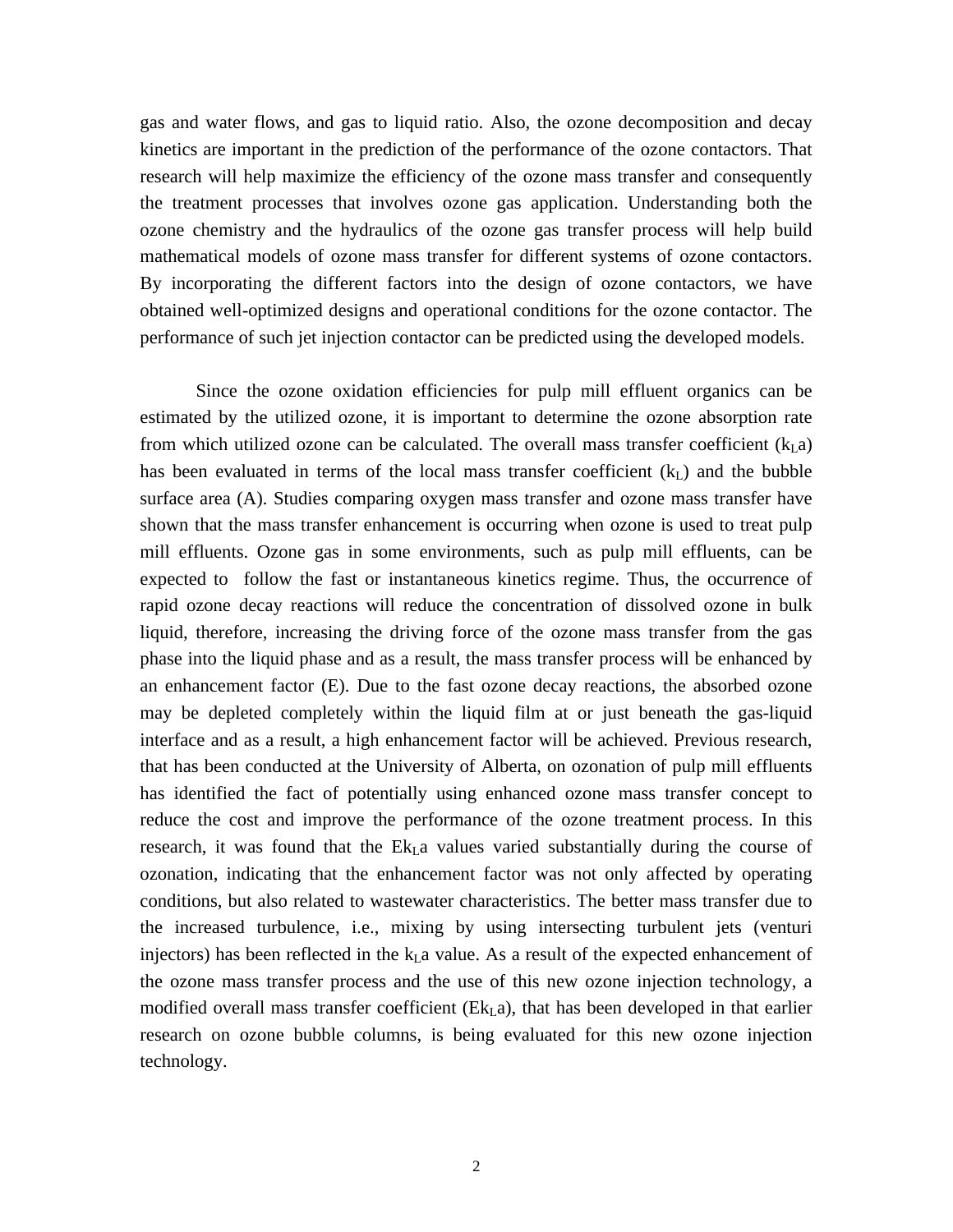# **DATA ANALYSIS**

The simulated numerical data analysis has been finished and the rest of the experimental data analysis is underway to verify the findings that have been observed from the simulated numerical data and to finally test the model predictions after being tested initially against some historical experimental data.

Some of the data analysis can be found in the accepted refereed-conference papers and the submitted refereed-journal papers.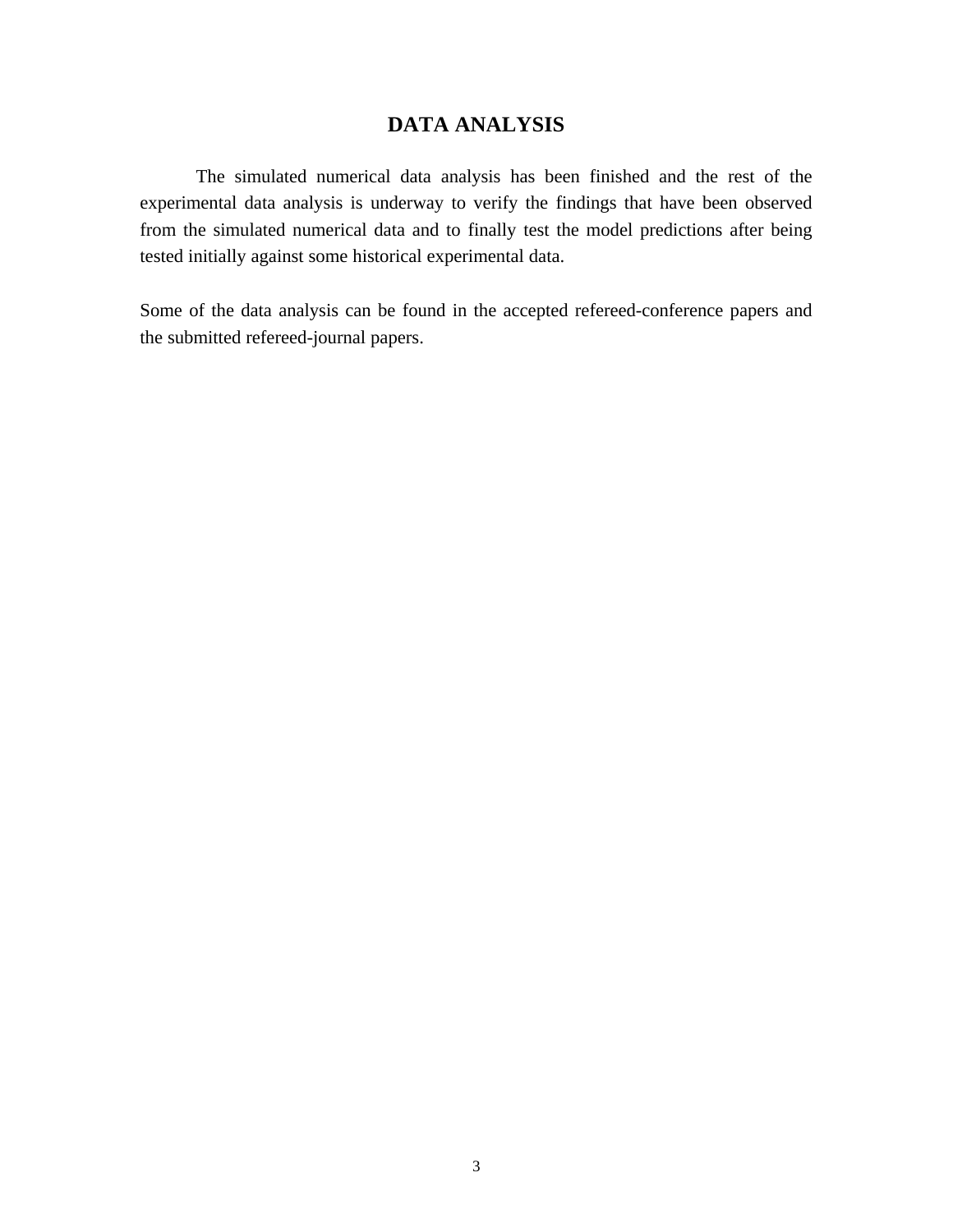# **APPENDIX (I)**

## **Refereed Conference Papers**

HARD COPIES AVAILABLE IN SFMN LIBRARY

- El-Din, M.G. and D.W. Smith. Rational approach to hydrodynamic modeling of an ozone jet-bubble column.
- El-Din, M.G. and D.W. Smith. Comparing ADM and BFCM for modeling ozone bubble columns with constant dimensionless operating parameters.
- El-Din, M.G. and D.W. Smith. Ozone mass transfer in water treatment: Hydrodynamics and mass transfer modeling of ozone bubble columns.
- El-Din, M.G. and D.W. Smith. Designing ozone bubble columns: A spreadsheet approach to axial dispersion model.